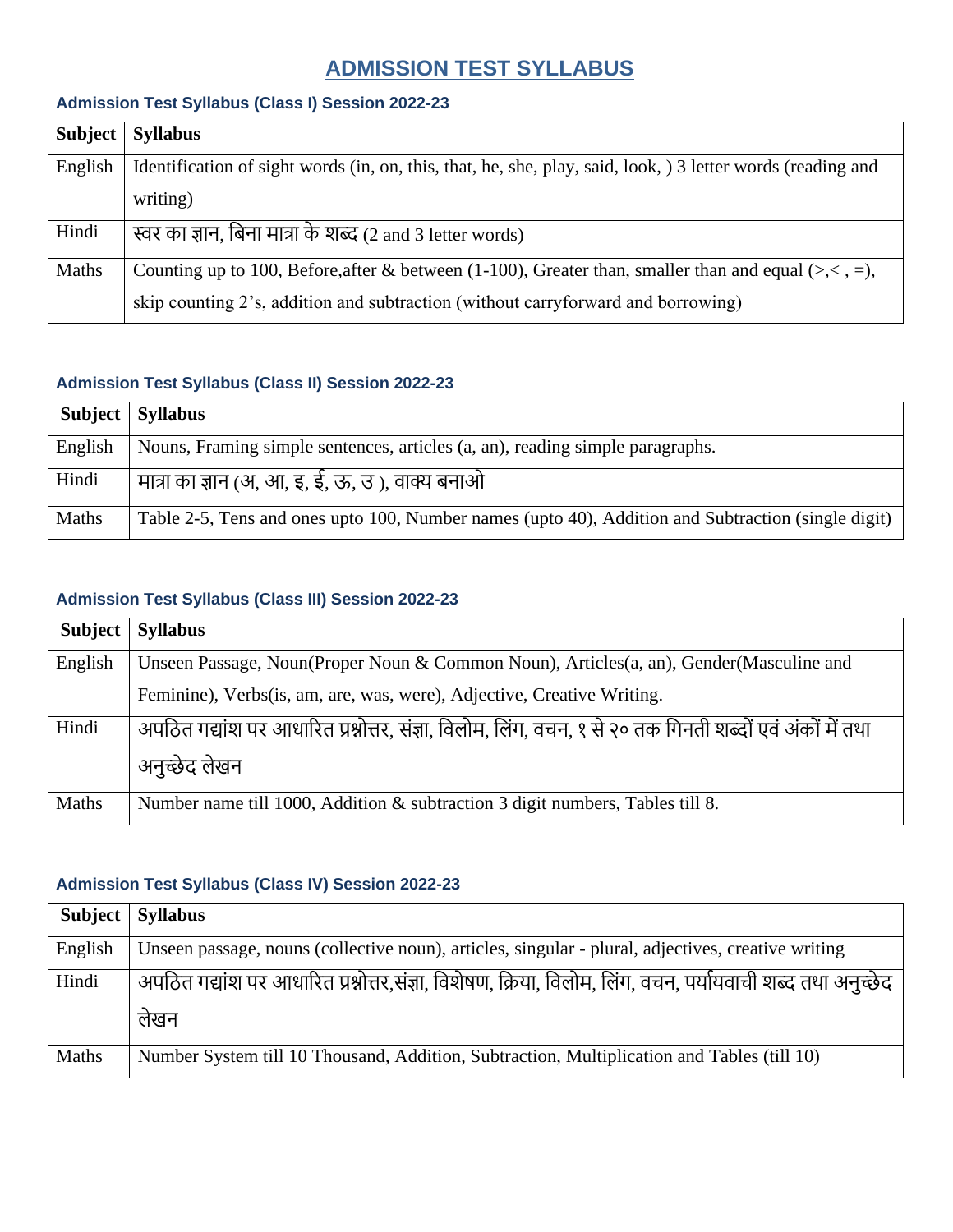## **Admission Test Syllabus (Class V) Session 2022-23**

| <b>Subject</b> | <b>Syllabus</b>                                                                                            |
|----------------|------------------------------------------------------------------------------------------------------------|
| English        | Unseen passage, articles, collective and abstract nouns, singular plural, antonyms, creative writing       |
| Hindi          | अपठित गद्यांश पर आधारित प्रश्नोत्तर,संज्ञा, विशेषण, क्रिया, विलोम, लिंग, वचन, पर्यायवाची शब्द तथा अनुच्छेद |
|                | लेखन                                                                                                       |
| Maths          | Number System till Lakhs & Millions, Roman Numerals, Addition & Subtraction of 5 digit numbers,            |
|                | Multiplication by 2 or 3 digit multiplier. Division & Tables (till 12), Area and Perimeter.                |

## **Admission Test Syllabus (Class VI) Session 2022-23**

| Subject      | <b>Syllabus</b>                                                                                         |
|--------------|---------------------------------------------------------------------------------------------------------|
| English      | Unseen Passage, Articles, Prepositions, Adjectives- Degrees of Comparison, Genders, Paragraph           |
|              | Writing.                                                                                                |
| Hindi        | अपठित गद्यांश पर आधारित प्रश्नोत्तर,क्रिया-विशेषण,कारक,उपसर्ग, प्रत्यय,पर्यायवाची, वाक्यांशों के लिए एक |
|              | शब्द,वचन बदलना, अनौपचारिक पत्र अथवा अनुच्छेद लेखन।                                                      |
| <b>Maths</b> | Number system till crores and billion, Roman Numerals till 1000 M, Addition & Subtraction of            |
|              | 5 digit numbers, Multiplication by 2 or 3 digit multiplier. Division, Factors and Multiples, Fractions, |
|              | Decimals, Area and Perimeter.                                                                           |

## **Admission Test Syllabus (Class VII) Session 2022-23**

| <b>Subjec</b> | <b>Syllabus</b>                                                                                             |
|---------------|-------------------------------------------------------------------------------------------------------------|
| t             |                                                                                                             |
| English       | Parts of Speech, Subject and Predicate, Subject Verb Agreement, Rearrange the words Nouns:                  |
|               | Number and Gender, Adverbs, Collective Nouns, Articles                                                      |
|               | Writing - Informal Letter, Formal Letter, Paragraph Writing, Article Writing                                |
| Hindi         | व्याकरण -                                                                                                   |
|               | स्वर संधि(गुण संधि ,दीर्घ संधि ) ,संज्ञा ,सर्वनाम ,वचन ,क्रिया ,अनेक शब्दों के लिए एक शब्द ,विलोम शब्द ,श्र |
|               | ति सुमभिन्नार्थक) शब्द, अनेकार्थक शब्द।                                                                     |
|               | रचनात्मक लेखन - अनुच्छेद लेखन , अनौपचारिक पत्र लेखन,औपचारिक पत्र लेखन                                       |
| Maths         | Knowing our numbers, Whole numbers, Playing with Numbers, Fractions                                         |